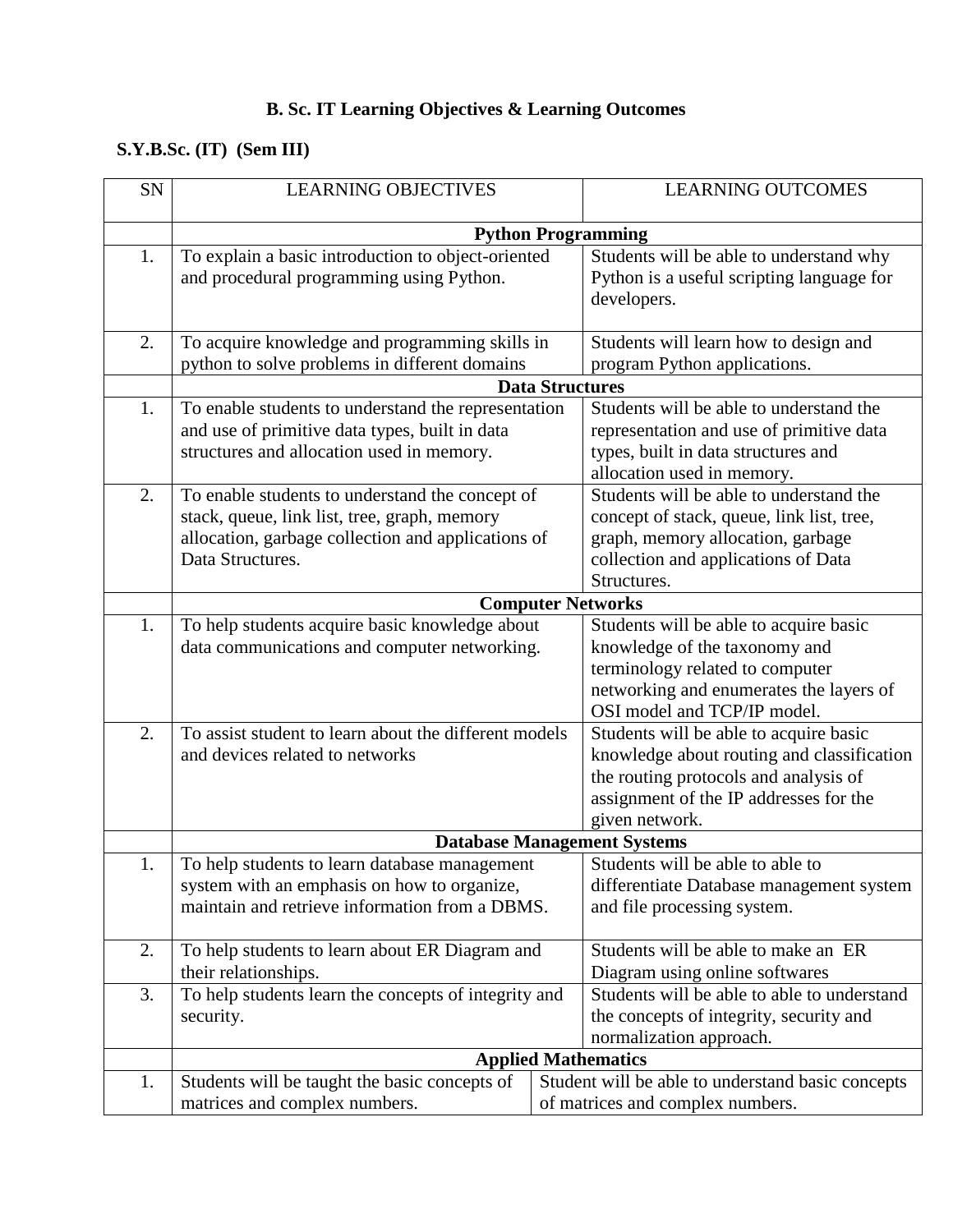| 2. | Students will be taught to solve linear and      | Student will be able to solve linear and higher     |
|----|--------------------------------------------------|-----------------------------------------------------|
|    | higher order differential equations.             | order differential equations.                       |
| 3. | Students will be taught the concepts of          | Student will be able to understand concepts of      |
|    | Laplace and inverse Laplace transform and        | Laplace and inverse Laplace transform and solve     |
|    | solve differential equations by using Laplace    | differential equations by using Laplace and         |
|    | and inverse Laplace transform.                   | inverse Laplace transform.                          |
| 4. | Students will be taught to solve multiple        | Student will be able to solve multiple integral and |
|    | integral and find area and volume of regions     | find area and volume of regions by using multiple   |
|    | by using multiple integration.                   | integration.                                        |
|    |                                                  | <b>Python Programming Practical</b>                 |
| 1. | To demonstrate the principles of object-         | Students will learn the concepts like Basics of     |
|    | oriented programming in well-written             | Python programming, Decision Making and             |
|    | modular code.                                    | Functions in Python, Object Oriented                |
|    |                                                  | Programming using Python, Files Handling in         |
|    |                                                  | Python, GUI Programming and Databases               |
|    |                                                  | operations in Python, Multithreading and            |
|    |                                                  | <b>Exception Handling</b>                           |
| 2. | To enable students to solve problems             | Student will be able to understand the syntax and   |
|    | requiring the writing of well-documented         | semantics of Python Programming                     |
|    | programs in the Python language.                 |                                                     |
|    |                                                  |                                                     |
|    |                                                  | <b>Data Structures Practical</b>                    |
| 1. | To help students to learn programming            | Student will be able to learn programming           |
|    | various inserting, deleting, sorting, searching, | various inserting, deleting, sorting, searching,    |
|    | traversing mechanisms with various data          | traversing mechanisms with various data             |
|    | structures.                                      | structures.                                         |
|    |                                                  | <b>Computer Networks Practical</b>                  |
| 1. | To enable students to simulate the working of    | Student will learn to simulate the working of       |
|    | a network topology                               | various routing protocols.                          |
|    |                                                  |                                                     |
| 2. | To enable students to analyze packets in a       | Student will learn to use tools like packet         |
|    | network.                                         | analyzers for analyzing packets in a network.       |
|    |                                                  | <b>Database Management Systems Practical</b>        |
| 1. | To make students learn basic SQL queries to      | Student will be able to execute queries using       |
|    | retrieve, delete, update and insert the data in  | Oracle Express Edition 11G.                         |
|    | database.                                        |                                                     |
| 2. | To make students learn to develop skills for     | Student will be able to write queries in SQL to     |
|    | query processing and optimization.               | retrieve any type of information from a data base.  |
| 3. | To make students learn to identify the basic     | Student will be able to able to identify the use of |
|    | issues of transaction processing.                | transaction processing in real world.               |
|    |                                                  | <b>Mobile Programming Practical</b>                 |
| 1. | Students will be taught to build basic mobile    | Student will be able to build basic mobile          |
|    | applications using CORDOVA.                      | applications using CORDOVA.                         |
|    |                                                  |                                                     |
| 2. | Students will be taught to add plugins like      | Student will be able to add plugins like Battery-   |
|    | Battery-Plugin, Camera-Plugin, Contacts,         | Plugin, Camera-Plugin, Contacts, Plugin etc in      |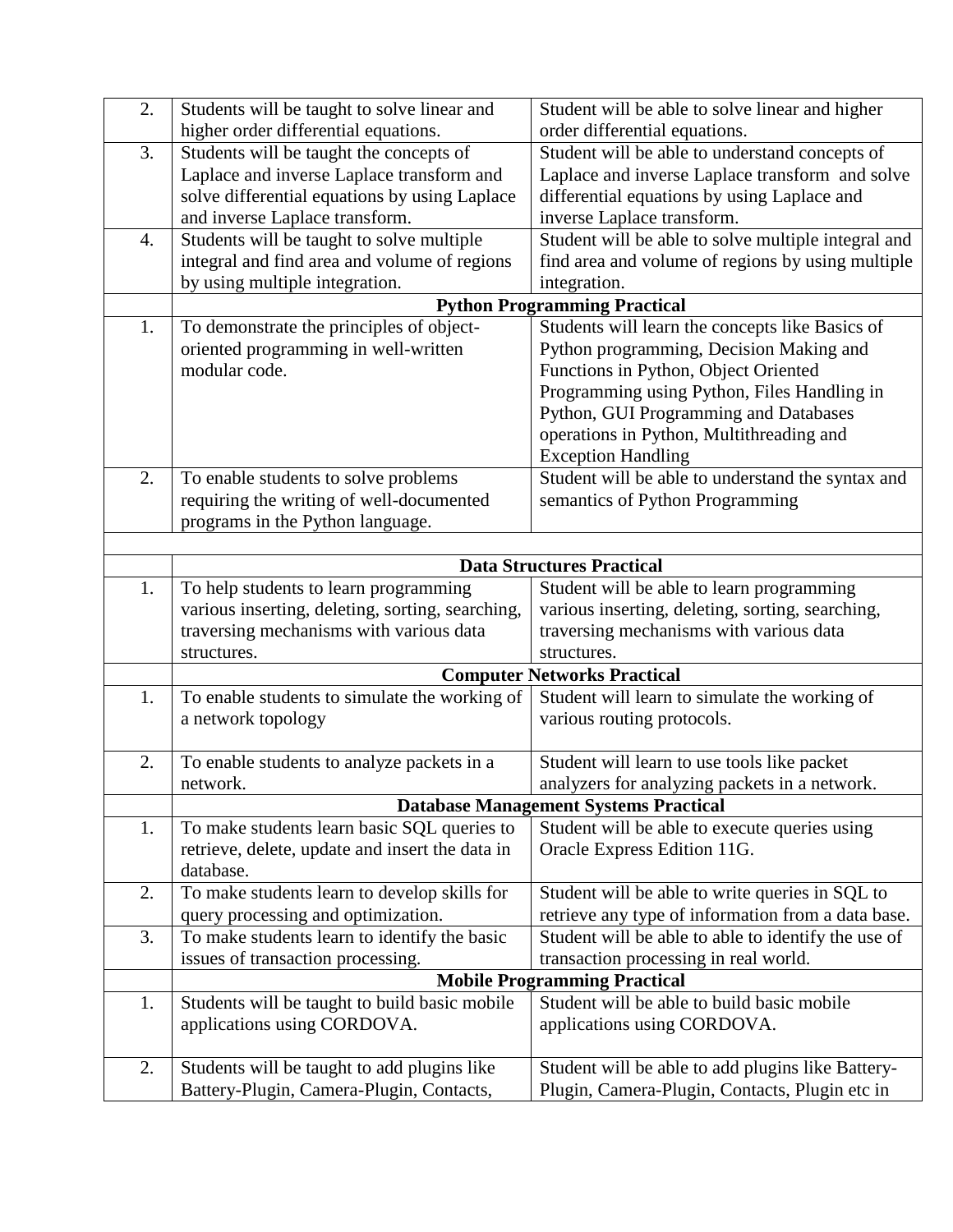| Plugin etc in their mobile applications.<br>their mobile applications. |  |
|------------------------------------------------------------------------|--|
|------------------------------------------------------------------------|--|

## **S.Y.B.Sc. (IT) (Sem IV)**

| <b>SN</b> | <b>LEARNING OBJECTIVES</b>                      | <b>LEARNING OUTCOMES</b>                |
|-----------|-------------------------------------------------|-----------------------------------------|
|           | <b>Core Java</b>                                |                                         |
| 1.        | To provide knowledge about basic                | Student will be able to understand how  |
|           | Java language syntax and semantics to           | to design, implement, test, debug, and  |
|           | write Java programs.                            | document programs using basic Java      |
|           |                                                 | language syntax and semantics.          |
| 2.        | To assist students to understand the            | Student will be able to implement       |
|           | fundamentals of object-oriented                 | object oriented programming concepts    |
|           | programming in Java to design GUI               | effectively.                            |
|           | applications                                    |                                         |
|           |                                                 |                                         |
| 3.        | To teach how to design a graphical              | Student will be able to demonstrate     |
|           | user interface (GUI) using applets and          | how to achieve reusability using        |
|           | AWT in Java.                                    | inheritance, interfaces and packages    |
|           |                                                 | and describes faster application        |
|           |                                                 | development can be achieved             |
|           |                                                 | <b>Introduction to Embedded Systems</b> |
| 1.        | To acquire knowledge about the basic            | Student will be able to understand the  |
|           | working of a microcontroller system             | difference between the general          |
|           | and its programming using high level            | computing system and the embedded       |
|           | languages.                                      | system and also recognize its           |
|           |                                                 | classification.                         |
| 2.        | To provide experiential learning to             | Student will learn to integrate         |
|           | integrate hardware and software for             | hardware and software for               |
|           | microcontroller application systems.            | microcontroller application systems.    |
|           | <b>Computer Oriented Statistical Techniques</b> |                                         |
| 1.        | Students will be taught to apply t-test         | Student will be able to analyze         |
|           | and Chi-Square test for independence            | ungrouped and grouped data using        |
|           | and Goodness of fit.                            | measures of location and dispersion.    |
| 2.        | Students will be taught to perform test         | Student will be able to perform test of |
|           | of hypothesis as well as calculate              | hypothesis as well as calculate         |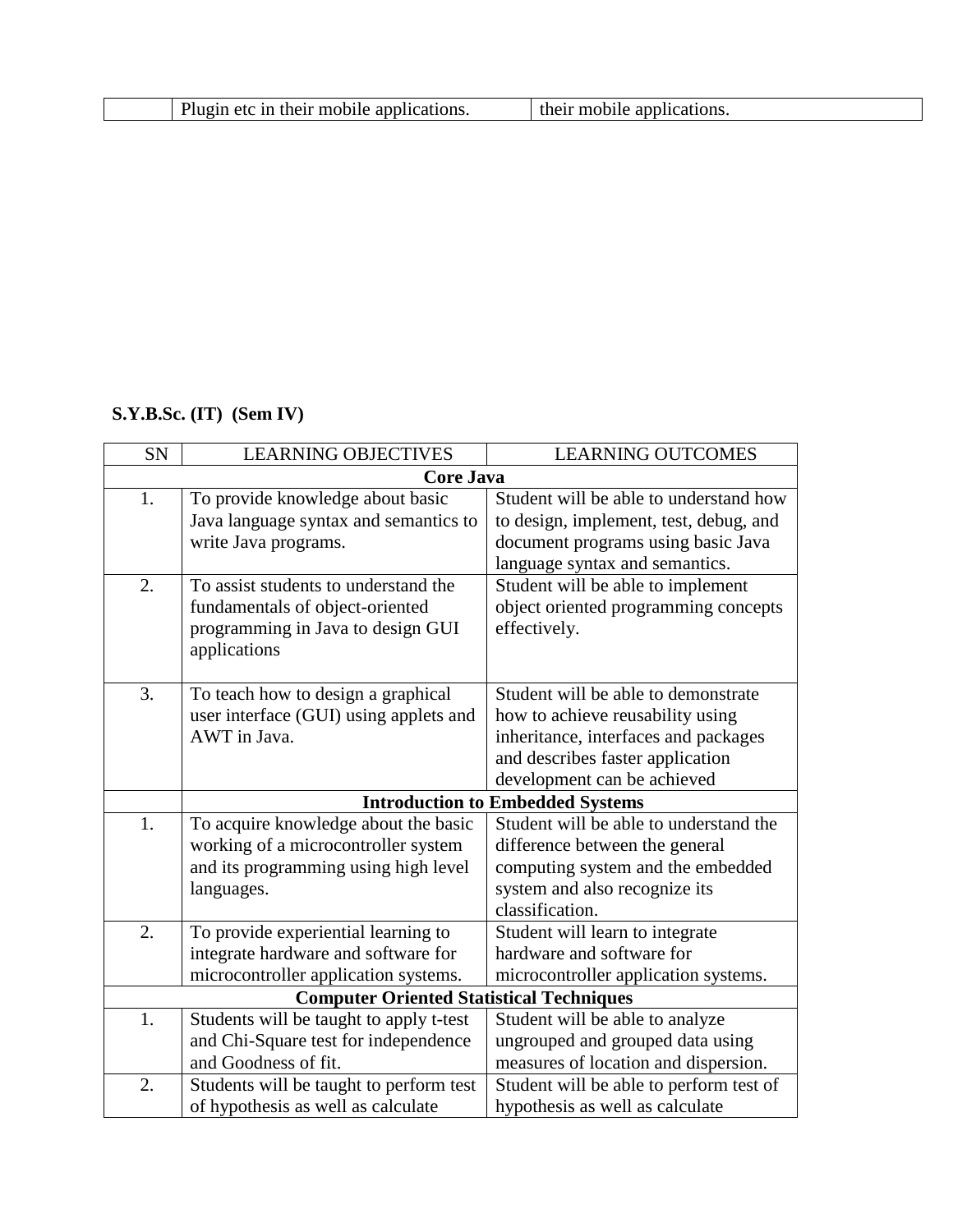|                  | confidence interval for a population    | confidence interval for a population     |
|------------------|-----------------------------------------|------------------------------------------|
|                  | parameter for single sample and         | parameter for single sample and          |
|                  | double sample.                          | double sample.                           |
|                  |                                         |                                          |
| 3.               | Students will be taught to analyze      | Student will be able to apply Student's  |
|                  | ungrouped and grouped data using        | t-test and Chi-Square test for           |
|                  | measures of location and dispersion.    | independence and Goodness of fit.        |
|                  |                                         |                                          |
| 4.               | Students will be taught to compute      | Student will be able to compute and      |
|                  | and interpret results of bivariate and  | interpret results of bivariate and       |
|                  | multivariate regression and             | multivariate regression and correlation  |
|                  | correlation analysis for forecasting.   | analysis for forecasting.                |
|                  | <b>Software Engineering</b>             |                                          |
| 1.               | Students will be provided with the      | Student will be able to understand the   |
|                  | knowledge of basic Software             | different process models and project     |
|                  | engineering methods and practices,      | management concepts.                     |
|                  | and their appropriate application.      |                                          |
| 2.               | Students will be taught software        | Student will be able to develop skills   |
|                  | engineering layered technology and      | for cost estimation for software         |
|                  | Process framework.                      | development and understand the           |
|                  |                                         | software risks                           |
| 3.               | Students will be given a general        | Student will be able to enhance          |
|                  | understanding of software process       | teamwork ability in project scheduling   |
|                  | models such as the waterfall and        | and apply the concepts of software       |
|                  | evolutionary models.                    | quality assurance.                       |
| $\overline{4}$ . | To make the students understand         | Student will be able to make a SRS for   |
|                  | software requirements and the SRS       | a real time project.                     |
|                  | documents.                              |                                          |
|                  | <b>Computer Graphics and Animation</b>  |                                          |
| 1.               | To make students learn the use of       | Student will be able to able to learn    |
|                  | components of graphics system.          | basic concepts used in computer          |
|                  |                                         | graphics.                                |
|                  |                                         |                                          |
| 2.               | To make students learn to convert the   | Student will be able to to implement     |
|                  | basic geometrical primitives and        | various algorithms to scan, convert the  |
|                  | transform the shapes to fit them as per | basic geometrical primitives,            |
|                  | the picture definition.                 | transformations, Area filling, clipping. |
| 3.               | To make students comprehend and         | Student will be able to describe the     |
|                  | analyze the fundamentals of             | importance of viewing and projections    |
|                  | animation                               | in 2D and 3D and also to define the      |
|                  |                                         |                                          |
|                  |                                         | fundamentals of animation, virtual       |
|                  |                                         | reality and its related technologies.    |
| 1.               | <b>Core Java Practical</b>              | Student will be able to understand the   |
|                  | To teach basic and Object-Oriented      |                                          |
|                  | programming concept using basic         | fundamentals of object-oriented          |
|                  | syntaxes of control Structures, strings | programming in Java, including           |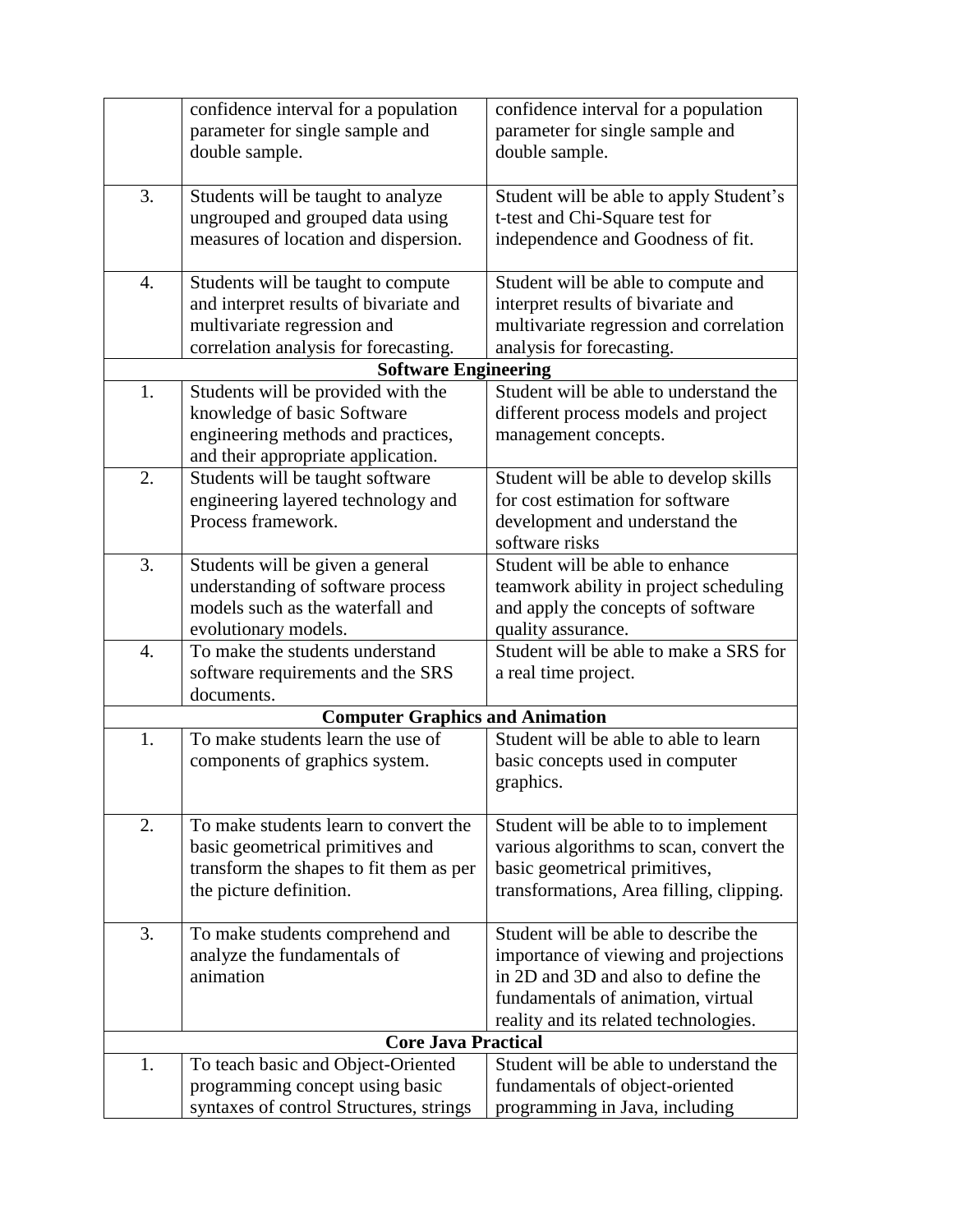|    | and function for developing skills of                     | defining classes, objects, invoking              |
|----|-----------------------------------------------------------|--------------------------------------------------|
|    | logic building activity.                                  | methods etc., exception handling                 |
|    |                                                           | mechanisms and understanding the                 |
|    |                                                           | principles of inheritance, packages and          |
|    |                                                           | interfaces.                                      |
| 2. | To help students to learn AWT and                         | Student will be able to learn                    |
|    | Applet packages for effective GUI                         | experience of designing,                         |
|    | creation and Event handling                               | implementing, testing, and debugging             |
|    | capabilities.                                             | graphical user interfaces in Java using          |
|    |                                                           | applet and AWT that respond to                   |
|    |                                                           | different user events.                           |
|    | <b>Introduction to Embedded Systems Practical</b>         |                                                  |
| 1. | Students will be provided with the                        | Student will be able to understand the           |
|    | knowledge to understand the                               | architecture and concepts of 8051                |
|    | Embedded systems design, Embedded                         | Microcontrollers.                                |
|    | programming and their operating                           |                                                  |
|    | system                                                    |                                                  |
| 2. | To make students learn embedded C                         | Student will be able to gain knowledge           |
|    | programming in a microcontroller.                         | about the basic working of a                     |
|    |                                                           | microcontroller system and its                   |
|    |                                                           | programming in embedded C                        |
|    |                                                           | language.                                        |
|    | <b>Computer Oriented Statistical Techniques Practical</b> |                                                  |
| 1. | Students will be taught the basic                         | Student will be able to understand               |
|    | syntax of R programming.                                  | basic syntax of R programming.                   |
|    |                                                           |                                                  |
| 2. | Students will be taught to analyze data                   | Student will be able to analyze data             |
|    | using statistical functions in R.                         | using statistical functions in R.                |
|    |                                                           |                                                  |
| 3. | Students will be taught to import,                        | Student will be able to import, review,          |
|    | review, manipulate and summarize                          | manipulate and summarize data-sets in            |
|    | data-sets in R.                                           | R.                                               |
| 4. | Students will be taught to perform                        | Student will be able to perform                  |
|    | appropriate statistical tests using R.                    | appropriate statistical tests using R.           |
|    | <b>Software Engineering Practical</b>                     |                                                  |
| 1. | To make students understand different                     | Student will be able to understand               |
|    | UML diagrams.                                             | different UML diagrams.                          |
| 2. | To enable students to draw UML                            | Student will be able to draw UML                 |
|    | diagrams for developing software.                         | diagrams for developing software.                |
|    |                                                           | <b>Computer Graphics and Animation Practical</b> |
| 1. | Students will be taught to create                         | Students will be able to write                   |
|    | animation                                                 | programs in C and $C++$ using graphics           |
|    |                                                           | software.                                        |
| 2. | To make students learn screen                             | Students will be able to create                  |
|    |                                                           |                                                  |
|    | coordinates and their pixel values                        | animations using computer graphics.              |
|    | using screen axis.                                        |                                                  |